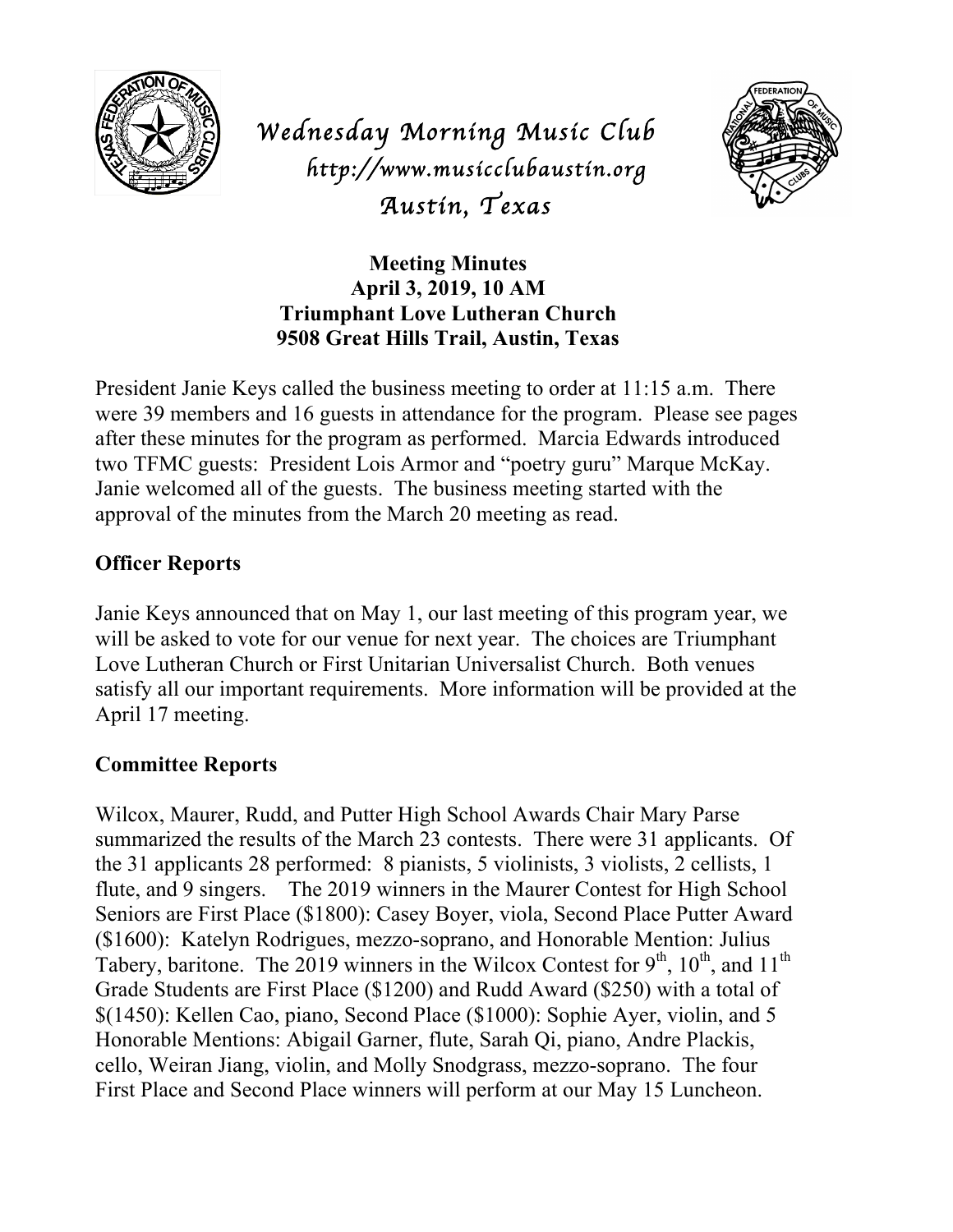The judges were from the U.T. Austin Butler School of Music: Dr. Laurie Scott, strings, David Small, voice, and Dr. Colette Valentine, piano. The WMMC volunteers were: Mary Parse, Barbara Buttrey, Janie Keys, Virginia Kniesner, Sarah Harriman, Katharine Shields, Carolyn McColloch, Nan Hampton, and Pat Yingst.

## **Announcements**

Marianne Weiss Kim is responsible for inviting the Small Wonders Puppet Theater performers to our program today. She has seen the complete performance with Frank Sinatra, Louis Armstrong, and others performing. This is a non-profit organization that does shows for Senior Citizen's Facilities, Memory Care Units, and Senior Recreational Centers/Meeting Facilities. Please feel free to donate. There are brochures out in the lobby.

Pat Yingst announced that she will be playing flute in Gomes Piano Trio along with oboist Dr. Andrew Ross, and pianist Dr. Maxine Gomes at the Lakeway Activity Center (105 Cross Creek) on Sunday, April 28 from 4-5 p.m. Admission is free. Please see the flyers in the lobby.

Joy Gooden announced that there was an article in last Sunday's *Austin American-Statesman* about musician Christine Albert and psychotherapist Gaea Logan who organized free private concerts in the early nineties for music lovers who were terminally ill or nearing the end of life. Their non-profit organization founded in 2005 is called Swan Songs, and they bring music to homes and health care facilities. Please see the brochures in the lobby.

Janie encouraged members to look at Kit Thompson's photos for the March 6 program at the First Unitarian Universalist Church. They are especially good.

Hospitality Committee Co-Chair Elizabeth Lerner announced that there is candy on the table in the lobby in keeping with the "Pops Concert" theme of the music program.

Greta Gutman announced that former member John Sanders passed away on March 22. He used to tune our pianos and the pianos at the First Unitarian Universalist Church. He received the 2008 WMMC Distinguished Service Award. There is no service planned.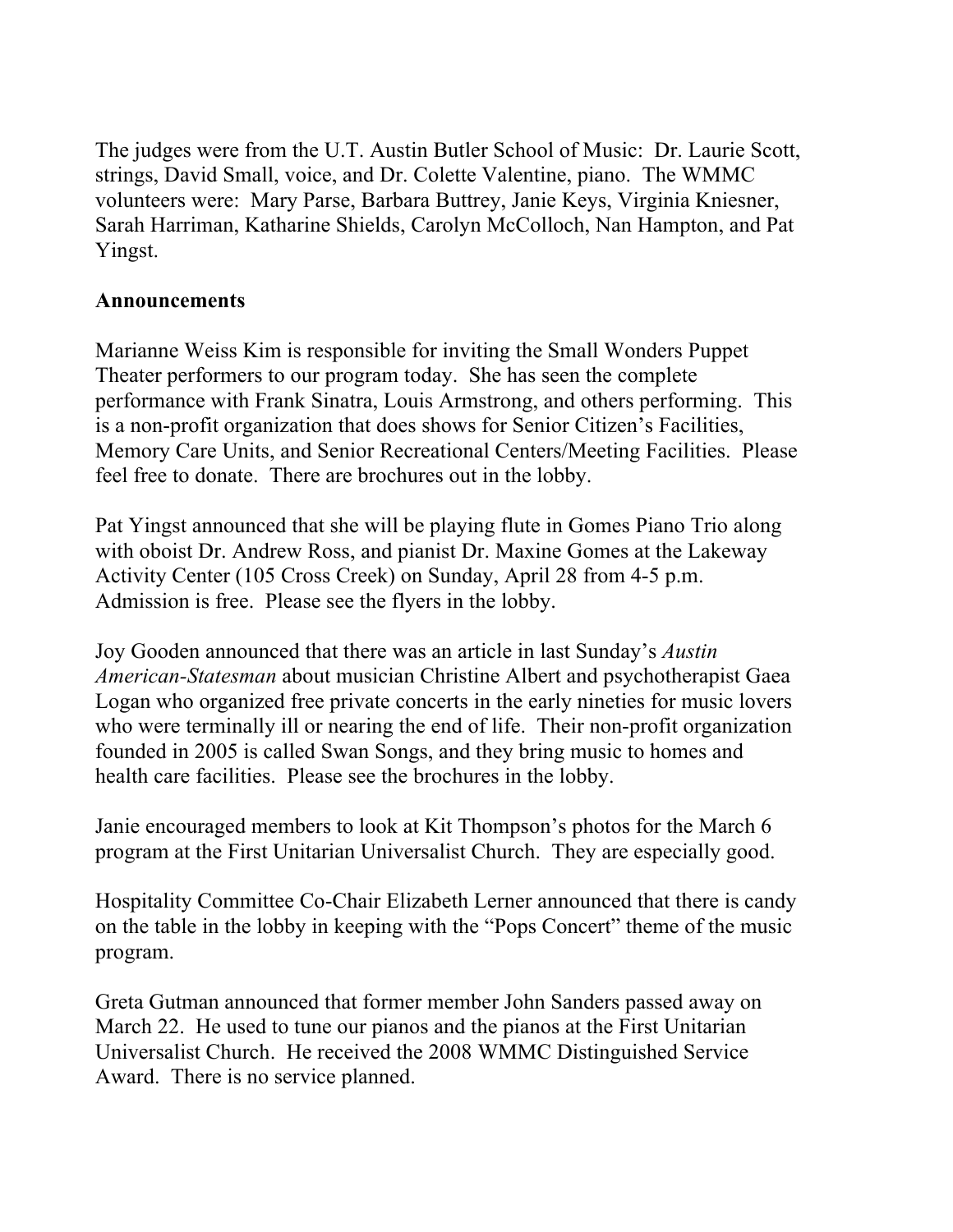Program Committee member Elizabeth Lerner announced that the deadline and Guidelines for Performance Submissions is on p. 54 in our Yearbook. The deadline for submissions for the 2019-2020 season is June 1 2019.

Carla Johnson announced that her husband Phil Johnson received the TFMC Distinguished Service Award at the TFMC annual convention last week in Lubbock.

The meeting adjourned at 11:28 a.m.

Submitted by Virginia Kniesner, Recording Secretary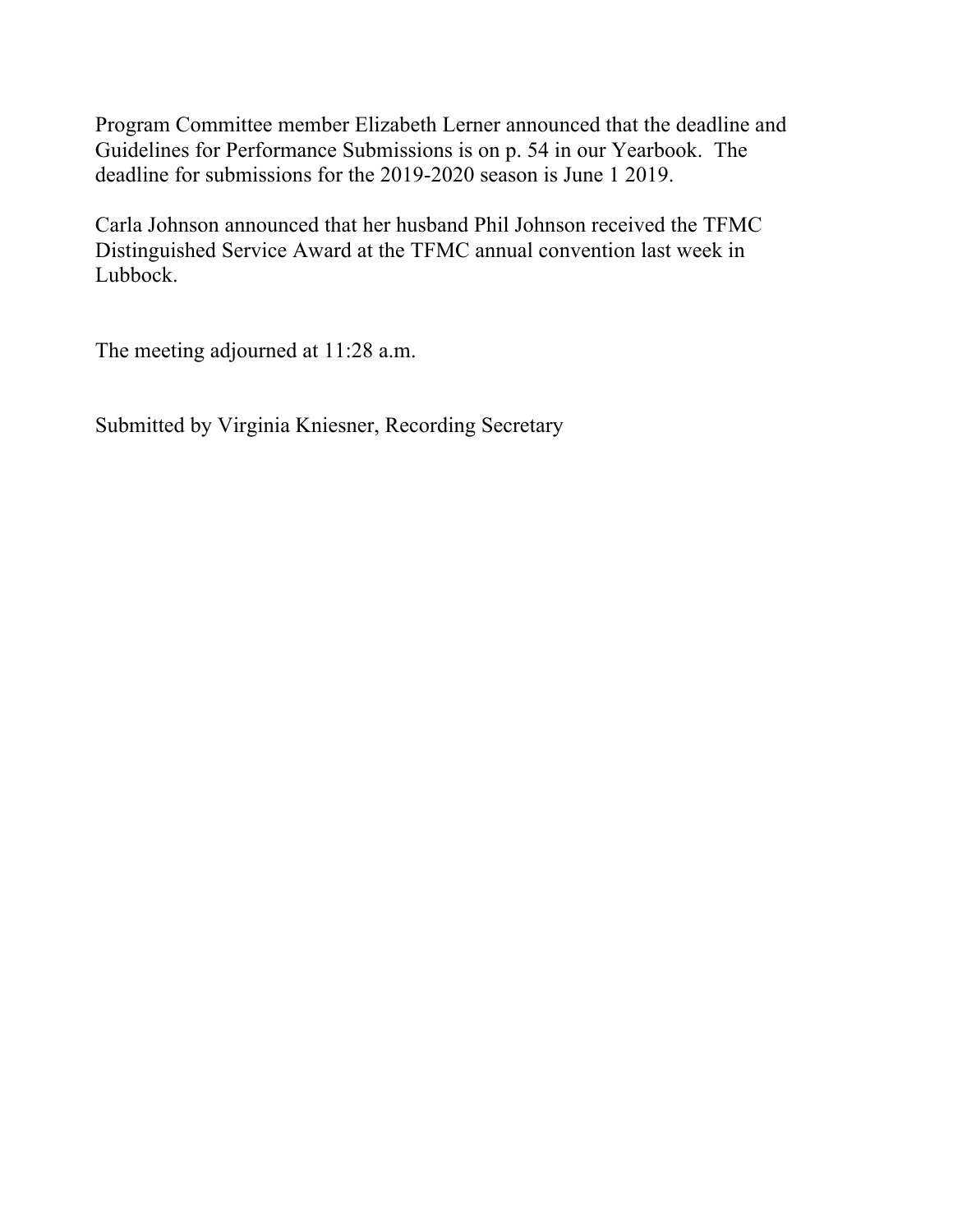### **Pops Program April 3, 2019**

Program Leader: Carol Brnnon Collect Leader: Suzy Gallagher

Together We Sing: **April Showers**

Charles Palmer, leader Kathryn Govier, piano

#### **Program**

When the Saints Go Marching In Traditional Traditional I Whistle a Happy Tune **Internal Contract Contract Contract Contract Contract Contract Contract Contract Contract Contract Contract Contract Contract Contract Contract Contract Contract Contract Contract Contract Contract** Oscar Hammerstein II (1895-1960) Forgotten Dreams **Internal Contract Contract Contract Contract Contract Contract Contract Contract Contract Contract Contract Contract Contract Contract Contract Contract Contract Contract Contract Contract Contract Contra** Up, Up and Away **Democratic Contract Contract Contract Contract Contract Contract Contract Contract Contract Contract Contract Contract Contract Contract Contract Contract Contract Contract Contract Contract Contract Contr** Thanks for the Memory **Actual Contract Contract Contract Contract Contract Contract Contract Contract Contract Contract Contract Contract Contract Contract Contract Contract Contract Contract Contract Contract Contract Con**  Leo Robin (1900-1984)

## Silver Strings Orchestra Catherine van Zanten, Director

Nobody Makes a Pass at Me **Harold** Rome (1908-1993) from *Pins and Needles*

Fran Rush, alto Greta Gutman, piano

I Can Cook Too **Cook Too Cook Too Cook** Too Cook Too Cook Too Cook Too Cook Too Cook Too Cook Too Cook Too Cook Too Cook Too Cook Too Cook Too Cook Too Cook Too Cook Too Cook Too Cook Too Cook Too Cook Too Cook Too Cook To

 from *On the Town*

Suzy Gallagher, soprano Greta Gutman, piano

To a Tea Linda Mae Dennis (b. 1957)

Marcia Edwards and Sarah Harriman, speakers

An Irving Berlin Love Story **Irmidae** Internal Control of the United States (1888-1989) When I Lost You (1912), What'll I Do (1923) Always (1925), Blue Skies (1926)

> Charles Palmer, baritone Kathryn Govier, piano